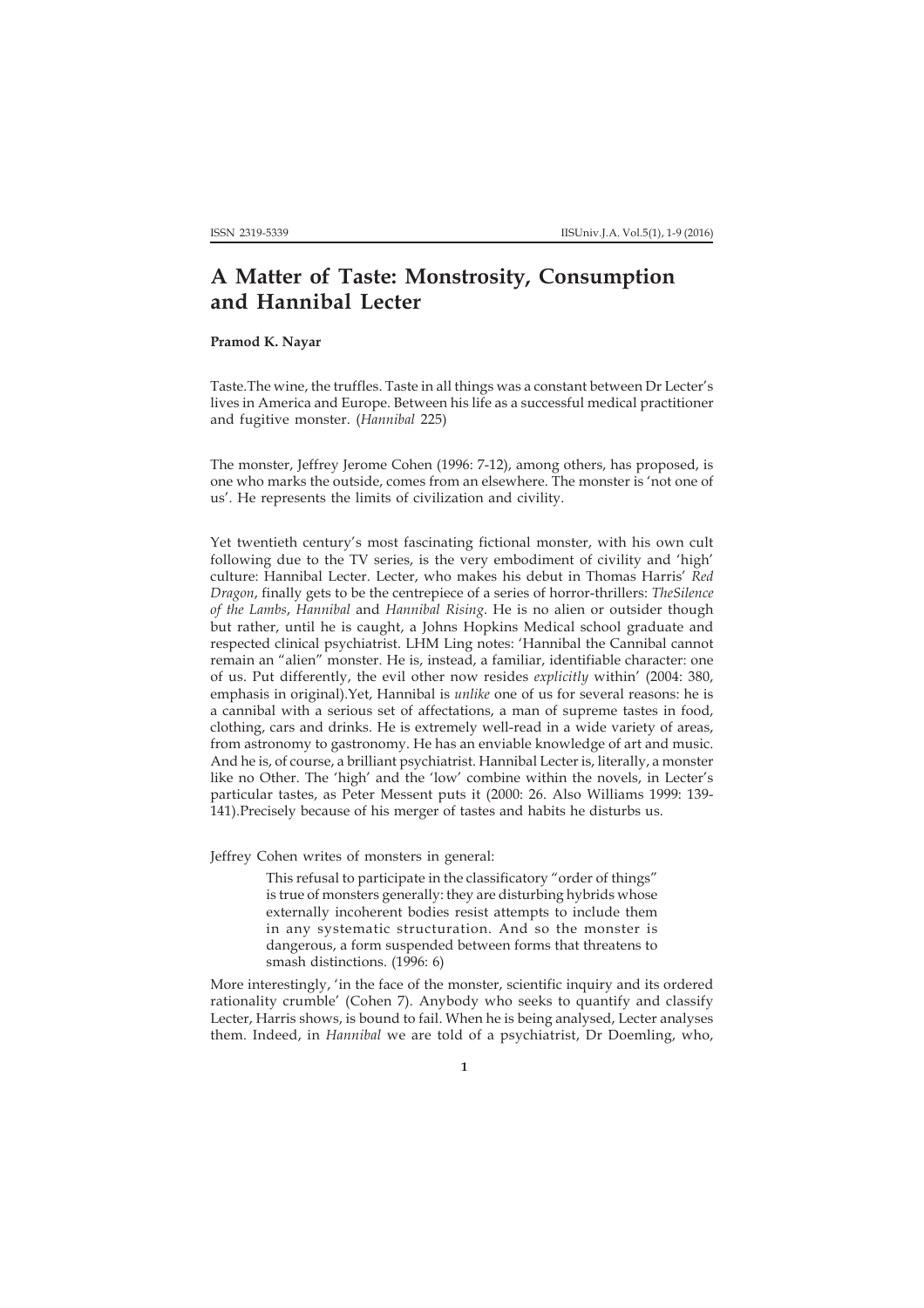when he interviews Lecter in the asylum is forced to leave the place in tears because, instead of being analysed, Lecter enters the psychiatrist's own mind and stirs him up (*Hannibal* 277). Dr Fredrick Chilton, the warden of the asylum where Lecter is incarcerated, declares: 'We've tried to study him, of course, but he's much too sophisticated for the standard tests' (*Silence* 10). Lecter himself declares to Starling:

> Nothing happened to me, Officer Starling. *I* happened. You can't reduce me to a set of influences. You've given up on good and evil for behaviorism, Officer Starling. You've got everyone in moral dignity pants – nothing is ever anyone's fault. Look at me, Officer Starling. Can you stand to say I'm evil? Am I evil, Officer Starling? (*Silence*20, emphasis in original)

Later we are told he is 'not measurable by any means known to man' (*Silence* 190).

So: Lecter as monster, Lecter as a psychiatric anomaly, Lecter as an immeasurable object. However, there is one more dimension to Lecter's monstrosity: taste.Taste enables us to 'read' Lecter, this essay proposes, within a larger symbolic economy of consumption. Consumption in the Lecter texts is of various kinds: of as art, commodities, food, ideas and the human mind's dreams, nightmares and aspirations.

The Lecter character is a monstrous consumer, above all else. He represents the class of people with exclusive tastes and who embody the consumption patterns of the late twentieth-century world. Exclusivity in taste, as Pierre Bourdieu (1984), Denise Gigante (2006) and others have argued, was a marker of social status and distinction. 'Taste' serves as a metaphor for aesthetic discernment, says Denise Gigante, and is an established trope (16). It is Lecter's refined tastes that set him above the rest of humanity. Now, a taste for special foods, clothing, styles or recreational modes creates the subcultural social groups of the very rich. The Lecter texts merge the monstrous with the pursuit of taste because in the pursuit of special flavours he also seeks what is rare, taboo and illegitimate. Refined tastes such as Lecter's are by definition a fascination for rare, not-easily obtainable objects.

It should be noted that there are villains with specialized tastes in the Lecter books: Francis Dolarhyde with a taste for William Blake's painting, *The Great Red Dragon and the Woman Clothed with the Sun* and seeking the dragon's power (*Red Dragon*) and Jame Gumb who wishes to become a woman by wearing clothes made of their skins (*Silence*).1 My focus however is on Lecter.

Lecter's sense of taste is very highly particularized, and divided between material and cultural tastes. When out in the world, he consumes gourmet food (alongside human flesh, but only of the 'rude' he says) and expensive wines, wears fine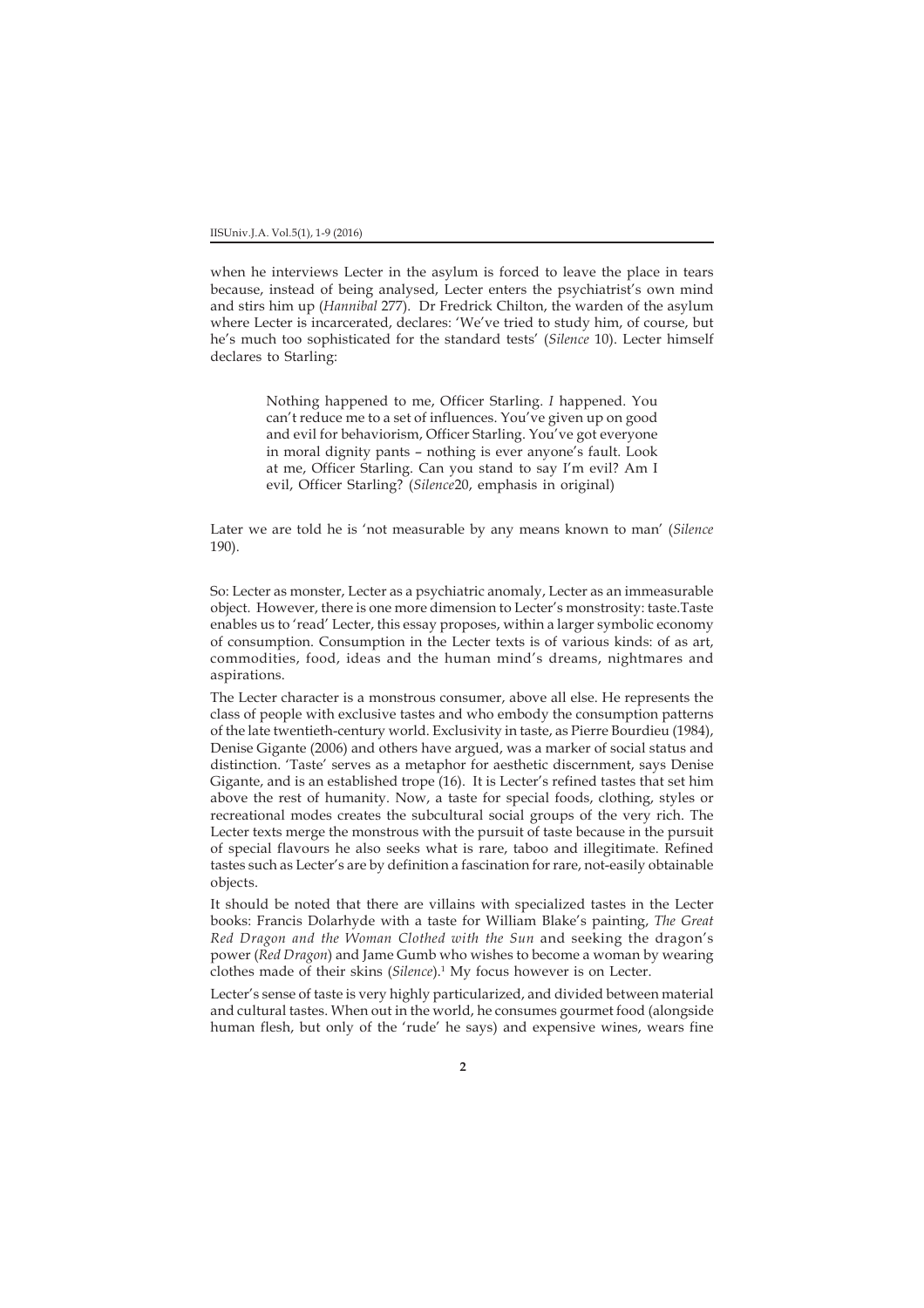clothes and drives a high-end Jaguar. He also reads hard-core academic journals in higher mathematics, astronomy and psychiatry. He can recite Dante in Italian and Latin. He collects church-collapse paintings, and loves Bach. He can only cook in specific utensils, which he measures before buying (*Hannibal* 288-9).

Lecter represents a crisis in classification in an age of consumerism wherein taste, and its cognate action, consumption, as a determinant of identity locates Lecter as a specialist. He is a man with different and exclusive tastes, a connoisseur and a collector, who refuses to be limited to what he is allowed to buy or consume.His monstrosity for the world might be his 'taste' for human flesh, but this is, I argue, a subset of the rarefied and unusual objects he prefers. The horror of Lecter is not that he consumes human flesh, in other words, but that for him human flesh is as consumable as a cultural icon (such as Dante) or vintage wine. Lecter is *taste* personified and in an age of exclusivity and the drive for customized personal equipment, clothing, styles, Lecter embodies exclusivity as no other twentieth century character does (except perhaps for Patrick Bateman in Brett Easton Ellis'*American Psycho*).

The monstrous, in other words, is specialized taste and the urge to acquire objects that satisfy those tastes, no matter how socially proscribed or illegal these may be. Lecter's voyage into epicurean taste is organized around several aspects of life.

Lecter's evolved taste is of course due to his lineage: a Count for a father and a Visconti for a mother. He grew up in a castle in Lithuania, surrounded by tapestries and art work. When he acquires the most taboo of tastes – human flesh – he becomes, to the general public, a monster. However, even this does not quite make him a 'regular' villain. As Stephen Fuller notes, Lecter's distinction from the other villains in the novels (Dolarhyde, JameGumb) is founded on his classdriven taste: 'Only class attributes, then – such as Lecter's impressive erudition, his cultivated aestheticism, and some appealing personal qualities – distinguish villain from antihero' (2005: 824).

It is taste, Lecter explains, that sets people apart. Lecter's debut in *Red Dragon* is a scene with Will Graham and his first comment to the FBI agent is: 'That is the same atrocious aftershave you wore in court' (*Dragon* 63).When Clarice Starling meets him for the first time, he inventories her costume: 'You use Evyan skin cream, and sometimes you wear L' Air du Temps, but not today … Your bag is lovely' (*Silence*16-17). We are told, outside of Lecter's comment: 'it [the bag] was the best item she owned' (17). But he comments adversely about her shoes (17). Lecter then goes on:

> "You'd like to quantify me, Officer Starling. You're so ambitious, aren't you? Do you know what you look like to me, with your good bag and your cheap shoes? You look like a rube. You're a well-scrubbed, hustling rube with a little taste. Your eyes are like cheap birthstones – allsurface shine when you stalk some little answer. And you're bright behind them, aren't you? Desperate not to be like your mother. Good nutrition has given you some length of bone, but you're not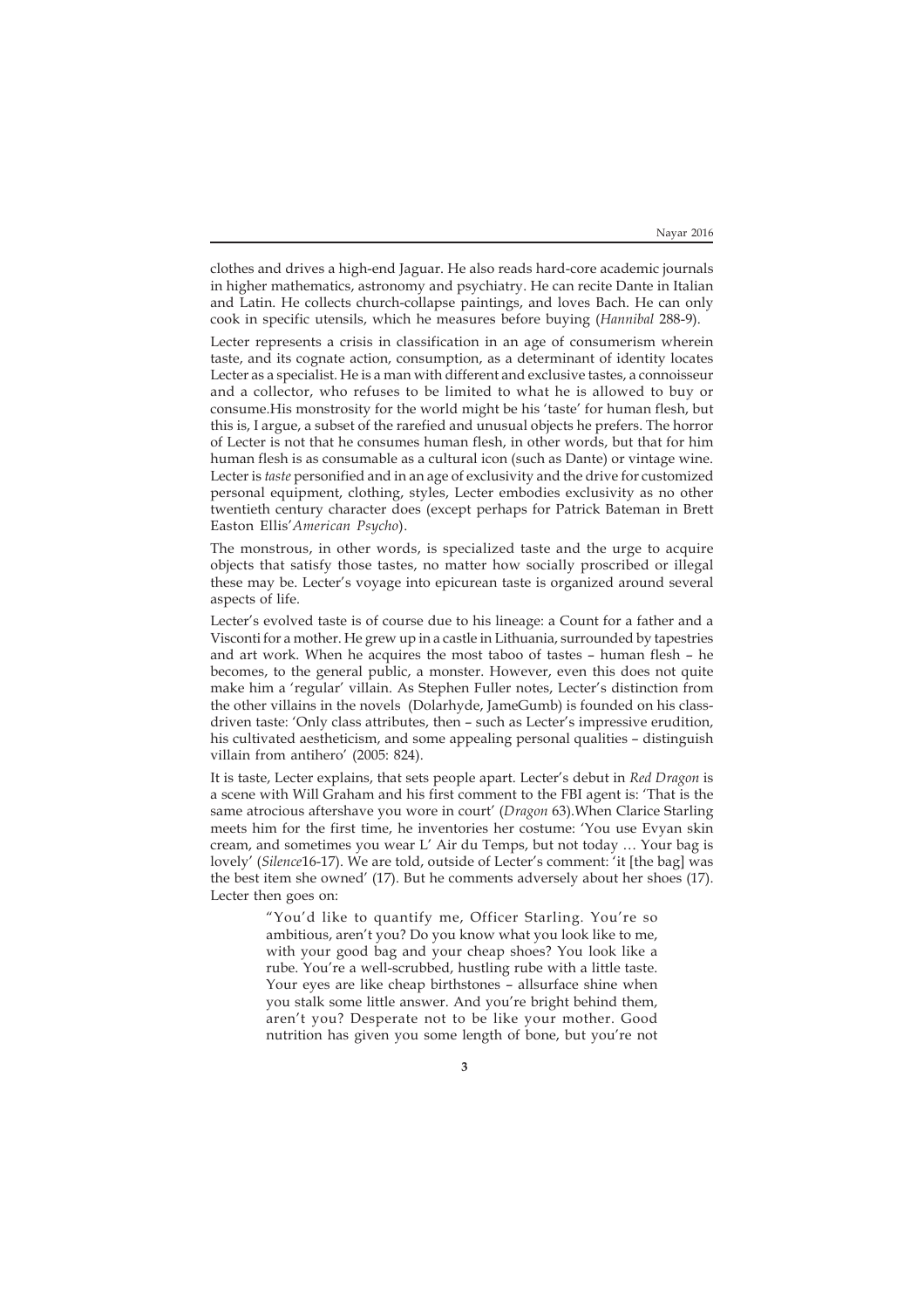more than one generation out of the mines, Officer Starling. Is it the West Virginia Starlings or the Okie Starlings, Officer? It was a toss-up between college and the opportunities in the Women's Army Corps, wasn't it? Let me tell you something specific about yourself, Student Starling. Back in your room, you have a string of gold add-a-beads and you feel an ugly little thump when you look at how tacky they are now, isn't that so? All those tedious thank-yous, permitting all that sincere fumbling, getting all sticky once for every bead.Tedious.Tedious.Bo-o-o-o-r-i-ing. Being smart spoils a lot of things, doesn't it? And, taste isn't kind. When you think about this conversation, you'll remember the dumb animal hurt in his face when you got rid of him.

"If the add-a-beads got tacky, what else will as you go along? You wonder don't you, at night?" Dr. Lecter asked in the kindest of tones. (21)

Lecter then advises her on fashion:

"Let me make a suggestion. Get some loose, drilled tiger's eyes and string them alternately with the gold beads. You might want to do two-and-three or one-and-two, however looks best to you. The tiger's eyes will pick up the color of your own eyes and the highlights in your hair." (22)

Lecter sets out in the above passage not only to deconstruct Starling's character and upbringing by reading it against the 'evidence' of her taste, but also to *educate* her on it. Tracing her pedigree and her dreams, Lecter offers her suggestions about taste, where she could use cheap material to design a fashionable piece of jewellery. That is, he wishes to make her a different kind of *consumer*. Later Lecter ensures that when Clarice joins him, he invests in her transformation, bestowing upon her, clothing, perfumes and accessories of exquisite taste. In the closet of her bedroom in his house 'were a variety of clothes, dresses, pant suits, a shimmery long gown with a beaded top. There were cashmere pants and pullovers' (*Hannibal*441). Later she 'found a long dinner gown in cream silk', 'a pair of earrings with pendant cabochon emeralds' (464). We understand how Lecter has transformed Starling through another character's eyes. A few years later Barney, once the attendant of the asylum where Lecter had been incarcerated, sees them in Buenos Aires. Lecter and Starling arrive in a Mercedes Maybach (479). Starling is described thus:

> Her hair was a shapely platinum helmet and she wore a soft sheath of coral frosted with an overlayer of tulle. Emeralds flashed at her throat. (479)

This transformation is often ignored upon by most Lecter scholars, except for Ling who notes: 'Clarice is transformed by the end of *Hannibal* into a bejeweled cosmopolitan who attends opera around the world with that cannibal of exquisite taste' (392). In a sense this transformative act in *Hannibal* is the logical progression in their relationship, where Lecter lectures on taste (and her lack of it) to Starling,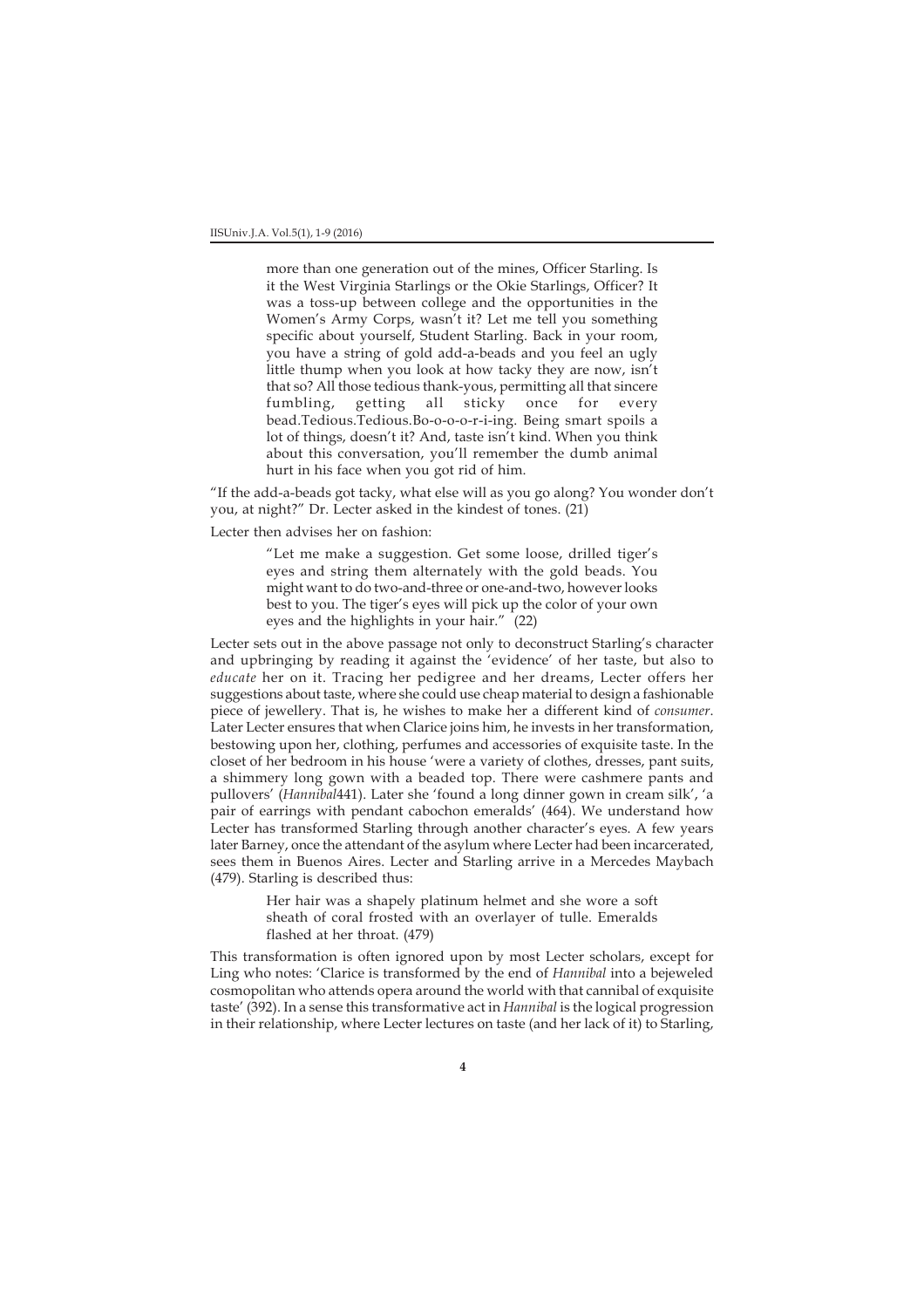and accomplishes his project of improving her by introducing her to sophisticated consumer products and food. Through a fashion pedagogy and reconstructive action Lecter actually transforms her into his protégé in *taste*. In other words, their relationship might be based on love or his desire to replace his dead sister Mischa with Starling, but it is also about the taste-teacher who trains his student.

Lecter's frequent comments on appearance leave us uncertain as to whether he is evaluating physiognomies and bodiesfor their looks/style or as potential meals. He writes to Will Graham at the end of *RedDragon*, after Dolarhyde has embedded a large knife into Graham's face, 'I … hope you won't be very ugly' (350). When he meets Laura Pazzi he 'bent over SignoraPazzi's hand, his lips perhaps closer to the skin than is customary in Florence' (*Hannibal* 179). Whether he is appreciative of her beauty or appraising her potential as a meal is left uncertain. The line between different forms of consumption – of beauty and of flesh – is precisely what monstrous taste such as Lecter's blurs.

On the flight into America Lecter has packed his own lunch because he cannot suffer airline food:

> Dr Lecter takes from beneath the seat in front of him, his own lunch in an elegant yellow box trimmed with brown from Fauchon, the Paris caterer. It is tied with two ribbons of silk gauze in complementary colors. Dr Lecter has provisioned himself with wonderfully aromatic truffled pâté de foie gras, and Anatolian figs still weeping from their severed stems. He has a half-bottle of a St Estephe he favors. The silk bow yields with a whisper. (*Hannibal* 249)

Lecter ponders over the exact moment when he should open the wine bottle (*Hannibal* 321).In Florence he purchases 'the first white truffles of the season' (150).

His car, a 'black Jaguar Saloon an elegant thirty-year-old Mark II [is] the best one that Pazzi had ever seen' (162). Lecter purchases scents and perfumes that even the specialist storekeepers appreciate: 'the fragrances and essences were chosen and combined with a sensibility startling and gratifying to these scent merchants' (187).

In each of these episodes what strikes us is Lecter's enthusiasm for and interest in high-end creaturely comforts and style.That he has access to enormous amounts of money – apparently he obtained money from his wealthier clientele and stashed it away, along with multiple identity papers – is indicative of a carefully plotted project.

But Epicureanism of the gastronomic kind is only one part of Lecter's hyperconsumptive persona. He is also a cultural fetishist seeking to fulfil his taste for old sheet music, manuscripts, musical instruments, arms and books.

Note Dr Lecter's entry into the story (and our cultural lexicon) in *Red Dragon*:

Dr Hannibal Lecter lay on his cot asleep. His head propped on a pillow against the wall. Alexandre Dumas's *Le Grand Dictionnaire de Cuisine* was open on his chest. (63)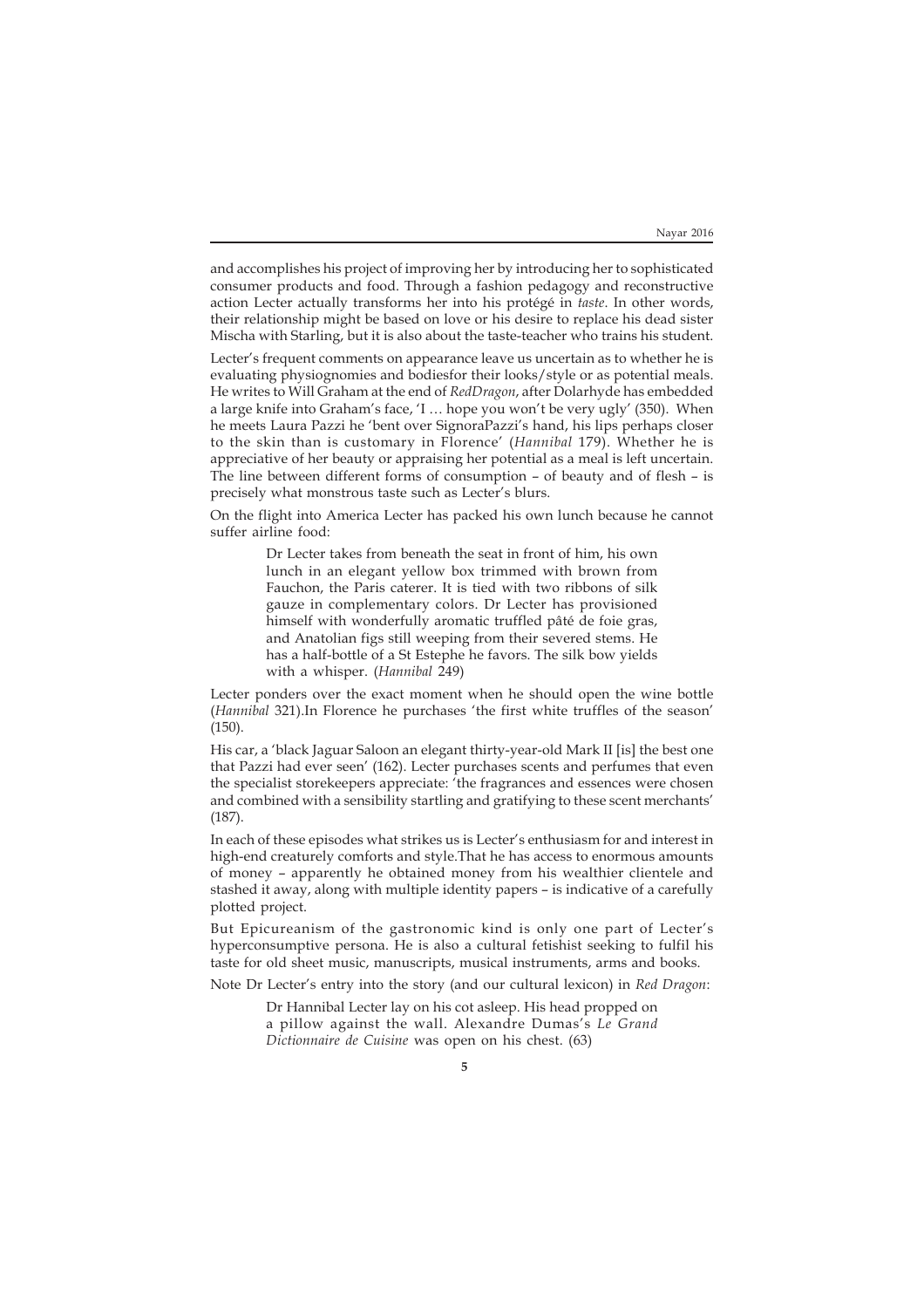Lecter gifts Pazzi's wife 'an antique score on parchment, hand-copied', dating back as he informs them, to 1688 (*Hannibal*179). He loves the Capponi Library for its numerous manuscripts and parchments (184). Lecter purchases from Sotheby's rare musical instruments: 'a late eighteenth-century Flemish harpsichord [and] an early electronic instrument, a theremin, built in the 1930s by Professor Theremin himself (287). He plays music from a score composed by Henry VIII (290).

Then there is the erudition, in multiple knowledge domains and languages. When he recites Dante, he does so in 'clear Tuscan' so that 'even the most contentious Florentines could not resist the verse of Dante ringing off [the] frescoed walls' (123). At his major lecture to the Renaissance scholars of the Capponi, Lecter delivers a speech on Dante, the trope of hanging and avarice that has the scholars applauding him 'enthusiastically' (197). His one regret when he is forced to leave Florence is for his imminent cultural deprivation: 'There were things in the Palazzo Capponi that he would have liked to find and read. He would have liked to play the clavier and perhaps compose' (210). Even when he kills, he needs his favourite music: Bach's *Goldberg Variations* (*Silence* 225).

Lecter's consumption involves the appropriation of cultural icons, from Dante to Bach, from branded food and cosmetic products to classical manuscripts.

There are twofar more troubling dimensions to Lecter's modes of specialized consumption.

Lecter seeks to not only consume humans in the literal sense, he wishes also that his acts of consumption become some form of artistic objects for public consumption. Lecter 'composes' his murders and killings in particular ways. In *Red Dragon* Will Graham discovers that Lecter is the killer he was seeking when he discovers a medical science textbook in Lecter's clinic – *Wound Man* – with its detailed illustration of battle injuries, where the 'sixth victim's position and his injuries were a close match to Wound Man's (*Dragon* 57). In *Hannibal*, Lecter disembowels and hangs Pazzi, leaving him dangling outside the very window where his, Pazzi's, ancestor had hung in exactly the same fashion: a death *fashioned* after the death of Judas Iscariot and as represented in a series of paintings and in Dante's *Inferno* (198-99). In an extreme case of converting his murder into a consumable product, from his first known killing he extracts the thymus and sweetbreads and these were part of the dinner menu he prepared for the Baltimore Philharmonic (*Silence* 26).

The visual-aesthetic arrangement of murdered bodies as theatre, spectacle and tableau is not new. Killers copying from paintings and art works, Sonia Allué proposes, is a part of the contemporary aesthetics of serial killing (2002). In *Red Dragon* Francis Dolarhyde positions the bodies of his victims in particular postures and films them, thus converting them into artistic 'products'. But there is more to it in the case of Hannibal Lecter. Lecter transforms his personal killings into quasi-artistic objects for them to be consumed by the public *as* spectacle. He transforms dead meat into an *artefact* and in a sense animates it.2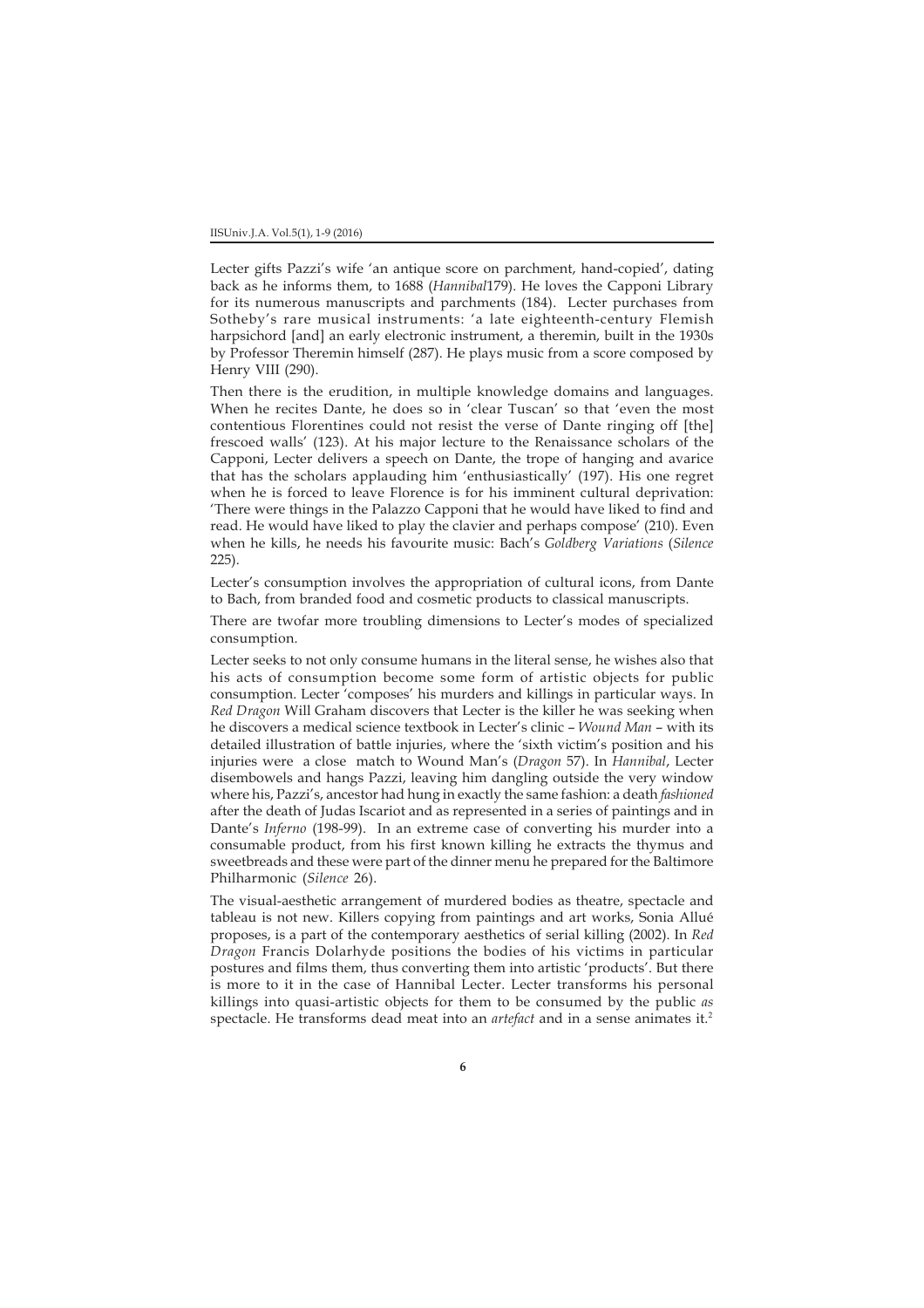Lecter also has a taste for people's dreams and nightmares. Senator Martin who seeks Lecter's help in rescuing her daughter, kidnapped by Buffalo Bill, is appreciated for her suit by Lecter. And then, Lecter follows it up with: 'Did you breast-feed her?' and she says 'yes'. Lecter then responds: 'thirsty work, isn't it?' Senator Martin, shocked, is stricken with nostalgia and a terrible sadness about her daughter and then Lecter, we are told, 'took a single sip of her pain and found it exquisite' (*Silence* 191). Clarice Starling is warned that she should not let Lecter inside her head.

Lecter consumes pain, disappointment and anxiety. He also fuels the rage of killers like Dolarhyde (*Red Dragon*) by pretending to sympathize with them. Lecter's interactions with Starling demand her sharing her nightmares (of the screaming lambs from her foster home). His *quid pro quo* for offering clues to catching Buffalo Bill is: Starling sharing her childhood, her dreams and her aspirations. Lecter's modes of consumption are a form of primitive barter when it involves the law enforcement authorities like Starling or exploitative in the case of Senator Martin. The monstrosity here has to do with a brilliant mind's questing for psychic damage and feeding off those. For Lecter, Starling notes, boredom and the ordinary are two major fears, while other people's pains and nightmares are sources of 'amusement': 'I amuse him', she admits.Even in the novel that serves as the backstory of Lecter, *Hannibal Rising*, Inspector Popil questioning the boy Hannibal has the interrogation jumbled up because the boy starts prying into Popil's mind (122).

This too is a specialized, niche form of consumption in the Lecter texts, and this is what renders him monstrous: for he is *inside* their heads preying on them. 'If Lecter talks to you at all, he'll just be trying to find out about you…You don't want any of your personal facts in his head', Jack Crawford warns Starling before she sets out to meet Lecter because, as Crawford puts it, Lecter possesses the 'kind of curiosity that makes a snake look in a bird's nest' (*Silence* 6).

Denise Gigante points out that 'the senses of touch, taste, and smell demand anactual self engaged in the world of material presence' (16). Lecter in the asylum, behind glass walls and wire meshes, cannot touch. Yet he is extraordinarily conscious of the world due to his refined sense of smell. Lecter as a man of taste emphasizes materiality. He is aware of the textures of clothes, of utensils and of meat. He smells and thereby tastes them before he ingests any of them. I now use 'taste' as a verb as well to examine the case of Lecter.

Hans-Georg Gadamer has argued that 'the sensuous differentiation of taste . . . is infact not merely an instinct, but strikes the balance between sensory instinctand intellectual freedom' (cited in Gigante 17). Lecter's monstrosity lies in his sensory instincts and intellect turned toward the simultaneity of taboo tastes and gourmet foods, his ability to read the mind of a serial killer and prey on any human dreams for his own amusement. Despite his protracted incarceration Lecter is free because, not only does he have his spacious memory palace of the mind to roam in, he has the minds of living people like Francis Dolarhyde, Will Graham, Dr Doemling, Frederick Chilton, Clarice Starling,JameGumb to read.

He was free in his head.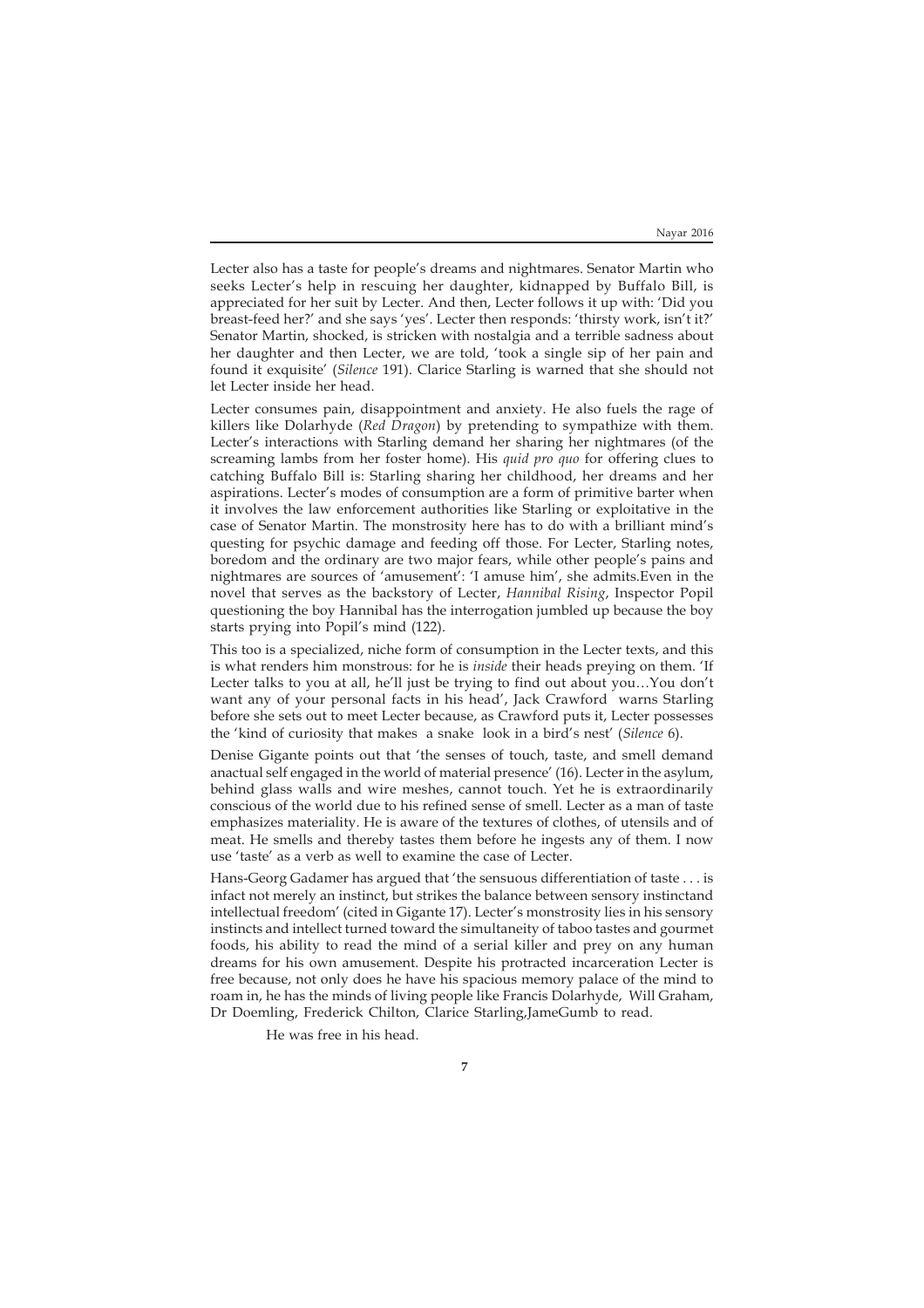His inner world has intense colors and smells, and not much sound … Dr Lecter was musing on how he would give JameGumb to Starling. (*Silence* 164)

He tastes them *through* their smells and appearance first. In other words, his taste in and ability to 'read' the smells coming off from people drive his *intellectual* curiosity about them, helps him categorize people: Lecter utilizes whatever his *tasting* of the people revealed to him, and starts preying on them. For instance, once he has gauged Starling from her smells he proceeds to examine her childhood, her nightmares and her concerns with what he calls 'advancement'. Having mentally identified her as a lonely orphan obsessed with the 'plight' of the helpless (as he describes her toward the end of *The Silence of the Lambs*) from his 'tasting' of her, Lecter then sets up his famous *quid pro quo*: clues to Buffalo Bill in exchange for her mind. His toying with her for amusement hinges on what his preliminary tasting of her revealed.

Taste then is at once material and mental in the case of Lecter, both instinct and intellect. Taste sets Lecter's formidable mind in motion but roots it in bodies and persons. Monstrosity lies, in Lecter's case, in his gourmet tastes – of which one is a specialized craving for both human flesh and human minds.

## **Endnotes**

- 1 Harris actually describes the wrong Blake. In the novel he uses The Great Red Dragon and the Woman Clothed with the Sun but the description is of Blake's The Great Red Dragon and the Woman Clothed in Sun where the Dragon's tail is wrapped around the woman.
- 2 That JameGumb in The Silence of the Lambs also 'consumes' women by wearing clothes made of their skins has brought feminist attention to bear on this aspect of the texts. See, for instance, Tharp (1991), Dubois (2001), Garrett (2004)

## **References**

- Allué, Sonia Baelo.'The Aesthetics of Serial Killing: Working Against Ethics in *The Silence Of the Lambs* (1988) and *American Psycho* (1991)', *Atlantis* 24.2 (2002): 7-24. Print.
- Bourdieu, Pierre. *Distinction: A Social Critique of the Judgement of Taste*. Trans. Richard Nice. Cambridge: Harvard University Press, 1984. Print.
- Cohen, Jeffrey Jerome. 'Monster Culture (Seven Theses)', in Cohen (ed) *Monster Theory*. Minneapolis and London: University of Minnesota Press, 1996. 3- 25. Print.
- Dubois, Diane. *'* "Seeing the Female Body Differently": Gender Issues in *The Silence of the Lambs*', *Journal of Gender Studies* 10.3 (2001): 297-310. Print.
- Fuller, Stephen M. 'Deposing an American Cultural Totem: Clarice Starling and Postmodern Heroism in Thomas Harris's *Red Dragon*, *The Silence of the Lambs*, and *Hannibal'*, *Journal of Popular Culture* 38.5 (2004): 819-833. Print.